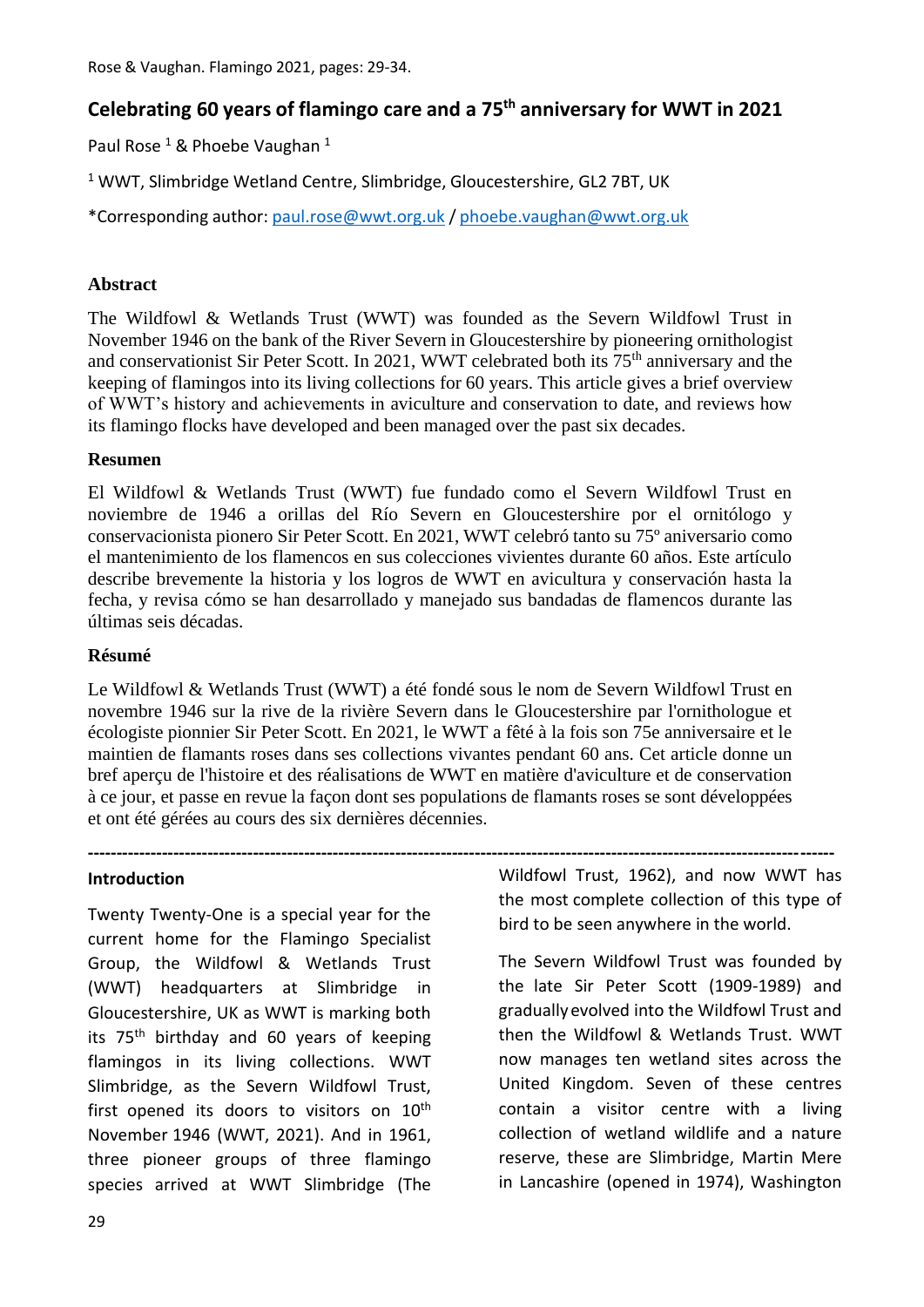in Tyne & Wear (opened in 1975), Castle Espie in Northern Ireland (managed by WWT since 1989), Llanelli in Wales (opened in 1991), London (opened in 2000). Two centres with a visitor centre plus nature reserve; Caerlaverock in Scotland (opened in 1971) and Welney in Norfolk (opened in 1970). And one nature reserve with no visitor centre, Steart (created in 2014). WWT's nature reserves, living collections and visitor centres engage many thousands of visitors each year with the stories of wetland wildlife and why wetlands are vitally important to biodiversity conservation, ecosystem services and human health and wellbeing.

As WWT enters its 76th year, it is more poignant than ever that WWT thinks about where it has come from. As an organisation based on true admiration for its founder, those working for WWT often find themselves thinking "what would Scott do?" Whilst that question can only go unanswered, you cannot help but observe that Sir Peter Scott was a pioneer of change. Throughout his early life and career, Peter Scott never shied away from change whether it be his vocation, hobby, or opinion. He transitioned from a hunter, to a rehabilitator, to a collector, to a conservationist, and finally, into an introducer. He went "full circle" in his approach to the natural world and wildfowl in particular. He recognised that humanity cannot protect what we cannot understand, and so opened his doors to promote conservation education. He threw himself into his ideas by innovating, creating, expanding, and protecting, and ultimately creating a network of 10 wetland centres that represent his priorities. WWT is ultimately a family- a family of individuals that love Sir Peter Scott, and who come together to support the charity's conservation aims. Today, we endeavour to

change with the times, and remain dedicated to wetlands and all those who depend upon them.

#### **WWT achievements**

Across the course of these 75 years, WWT has been involved in numerous successful conservation projects, including the famous rescue of the Hawaiian goose (nene), *Branta sandvicensis* from extinction thanks to captive breeding and eventual reintroduction. More recently, WWT has been a key partner in the conservation of the Madagascar pochard, *Aythya innotata* ("the world's rarest duck"), Baer's pochard *(A. baeri)*, common crane *(Grus grus)*, spoonbilled sandpiper *(Calidris pygmaea)* and black-tailed godwit *(Limosa limosa)*. Longrunning monitoring work of Bewick's swan *(Cygnus columbianus bewickii)* has provided vital information on population declines, and how to reduce anthropogenic risks to the swans, across their migration route. Peter Scott managed and maintained a large collection of wildfowl to explain such conservation stories and to educate visitors on the diversity of life in wetlands, and why it was worthy of protection. Many wetland species show a diverse array of interesting behaviours, are brightly coloured and easy to use for engagement and education. The flamingos are an excellent example of such enigmatic wetland species.

# **Fabulous flamingo facts**

The first flamingo species to arrive at WWT Slimbridge was imported in 1961 at the request of WWT's founder, Sir Peter Scott, and these were 12 Chileans flamingos. These birds were followed shortly after by 13 greater and nine lesser flamingos in that same year. Today, flamingos of all six species can be seen across four WWT centres. Flocks of flamingos were first established at WWT Martin Mere in 1976, at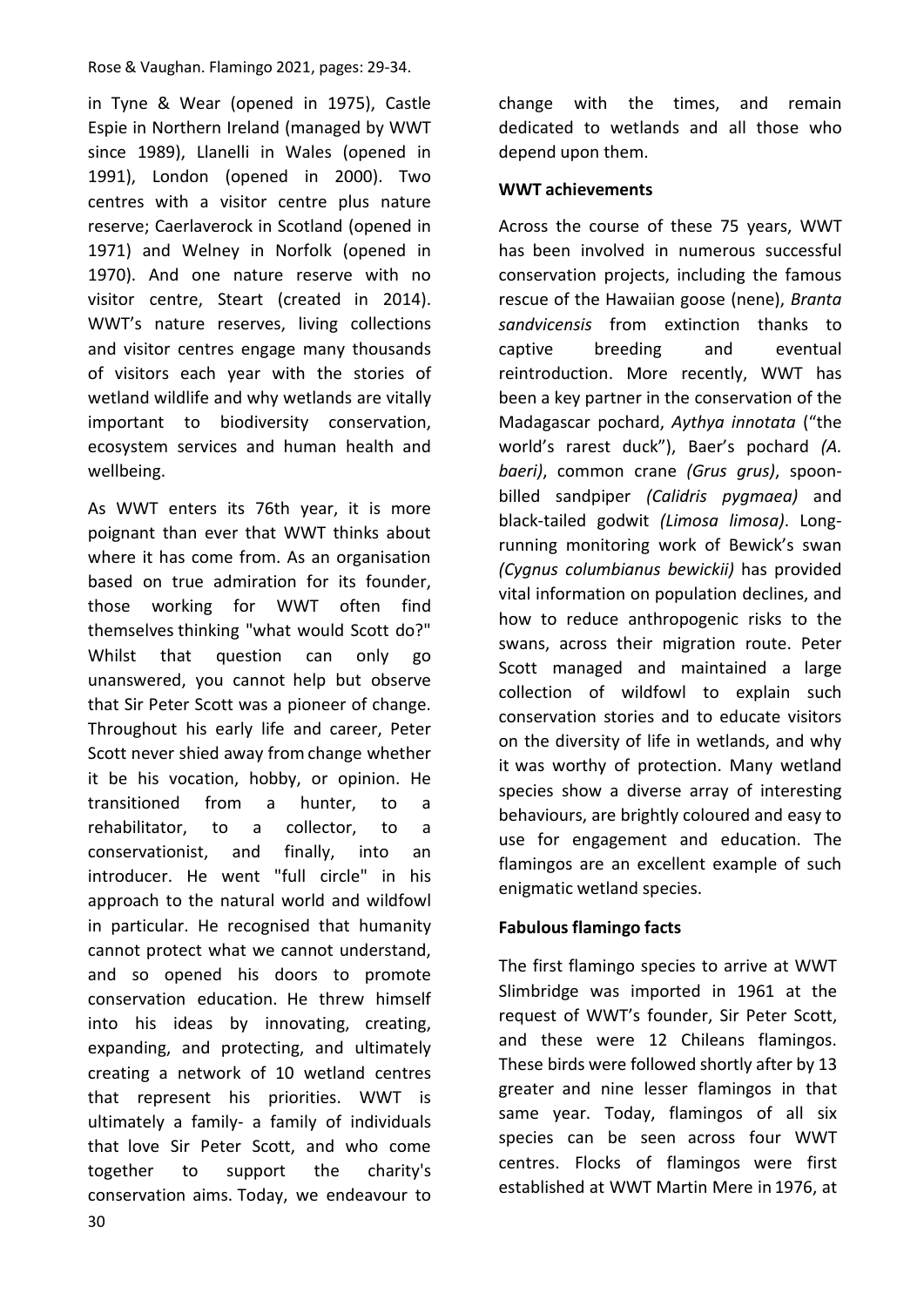WWT Washington in 1986 and at WWT Llanelli at its opening in 1991. Caribbean flamingos arrived at the Severn Wildfowl Trust in 1962 (The Wildfowl Trust, 1964) and in 1965 the first individuals of the rare and relatively unknown Andean and James's (puna) flamingos were brought into the collection (The Wildfowl Trust, 1967). By 1965, Slimbridge housed well over 100 flamingos, including a huge flock (for the time)of 58 Chilean flamingos. This is thought to have been the most flamingos ever kept in one place in the UK at that time.



**THE COLLECTIONS**<br> **THE GOLLECTIONS**<br> **THE GOLLECTIONS**<br> **THE GONDISTER COLLECTIONS**<br> **THE GONDISTER COLLECTIONS**<br> **COLLECTIONS**<br> **COLLECTIONS**<br> **COLLECTIONS**<br> **COLLECTIONS**<br> **COLLECTIONS**<br> **COLLECTIONS**<br> **COLLECTIONS**<br> **C** 

**The Birds**<br> **The Birds**<br>
The Collection has been enlarged to include two closely related families<br>
of birds—Screamers (Anhimidae) and Flamingos (Phoenicoptera). At present<br>
the former are represented by a pair of Crested

*An extract from the 13th Annual Report of The Wildfowl Trust, highlighting the arrival of flamingos into the collection at Slimbridge in 1961 (The Wildfowl Trust, 1962).*

31 Sir Peter Scott was interested in the evolutionary relationships of the different species of birds that he wished to exhibit in his wildfowl collections. He researched the classification of and taxonomic links between flamingos (Phoenicopteriformes) and the wildfowl (Anseriformes), and he concluded that the flamingos (based on their webbed feet, behaviour patterns and affinity to water, feather parasites, composition of their egg yolk, and their vocalisations) were very similarto the ducks, geese, and swans. He wished to exhibit flamingos at Slimbridge to give the fullest picture to his visitors of how wildfowl had evolved and to which species they are most closely related. As modern-day taxonomy has developed, we now understand that the flamingos are not closely related to the Anseriformes but are likely aligned with the pigeons (Columbiformes), grebes (Podicipediformes) and shorebirds (Charadriiformes) (Jarvis et al., 2014; Jetz et al., 2012; Kuhl et al., 2021).

Over these past 60 years of flamingo care, WWT has seen numerous "firsts" in flamingo keeping and breeding. Including, the first UK breeding of Caribbean flamingos in 1968 (The Wildfowl Trust, 1969) - and potentially of the very first flamingo chicks ever to be reared in the UK although there is record (DOC/1/29 in the ZSL Archives) of a greater flamingo hatching at London Zoo in 1857 but little evidence of what happened to it (Edwards, 2012)- followed by the first UK breeding of Chilean flamingos in 1969 and, in that same year, the first time that Andean flamingo had successfully nested in a zoological collection anywhere in the world (The Wildfowl Trust, 1970).

Flamingos are long-lived birds (Rose et al., 2014) and because of the excellent standards of care they have received, some of the original, pioneer flamingos that arrived in 1961 are still alive at WWT Slimbridge. Many of the lesser flamingos and Chilean flamingos are these original birds, and a small group of 19 greater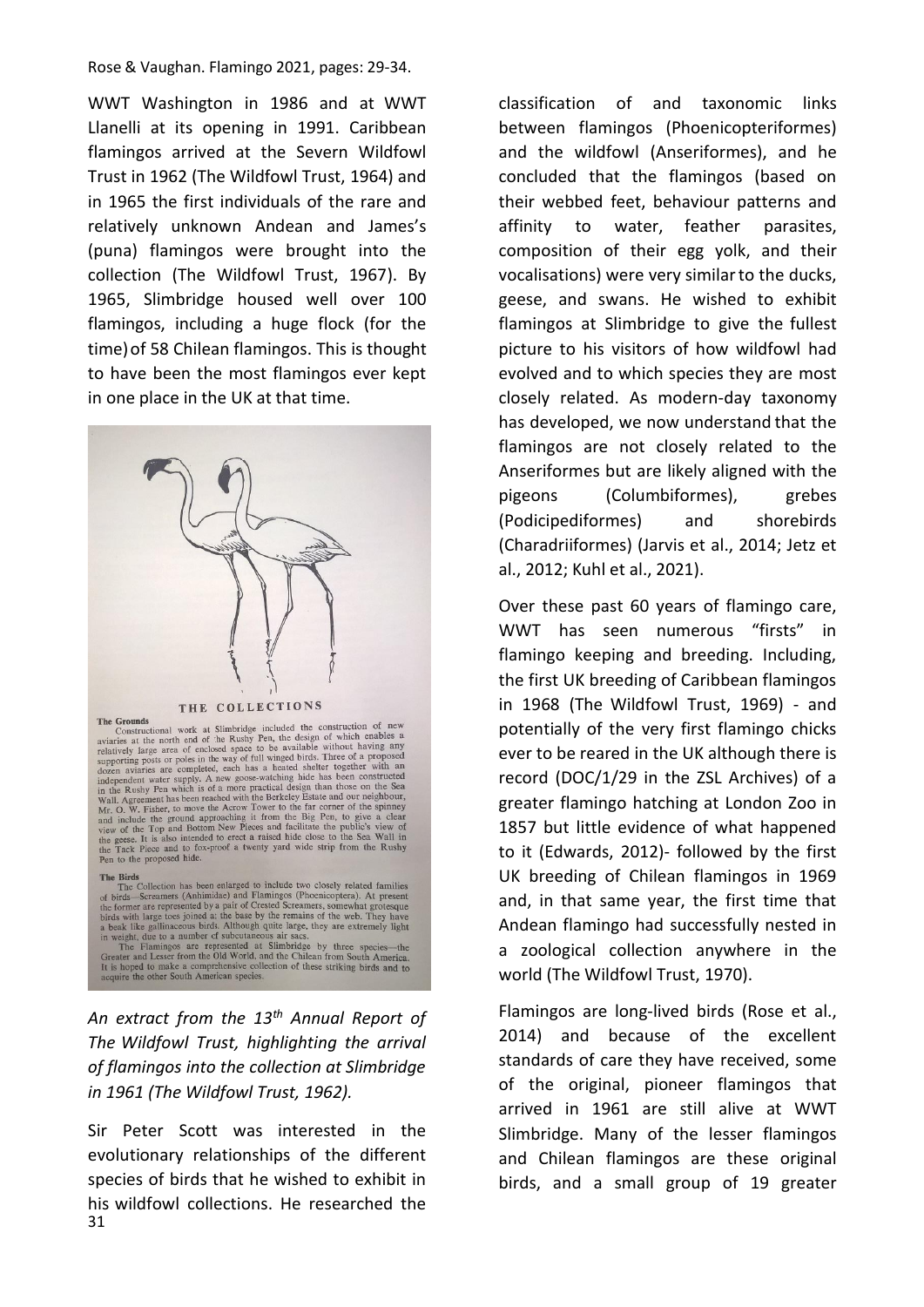flamingos, that were collected in 1956 (predating their arrival at Slimbridge by five years!) are still going strong.

# **Developing flamingo conservation**

Sir Peter Scott was passionate about flamingo conservation (Scott, 1975). He recognised the unique features of these birds, such as how they collect their food and the importance of their beautiful courtship displays, and why that made them susceptible to environmental changes and human disturbances. In this regard Peter Scott was way ahead of his time in recognising the vulnerability of wetlands, and the specialised species that depend on them, to adverse human activities. He understood that living collections and zoological organisations had a strong role to play in conserving flamingos- by building sustainable flocks in safe places that people could observe and engage with, and that researchers could study to help better understand the needs of the flamingo in the wild (e.g. what should be protected and why?).

As a result of this conservation focus, Peter Scott organised the first international flamingo symposium, held at WWT Slimbridge, in 1973 (Kear & Duplaix, 1975). The output from this symposium was published in a book "Flamingos" in 1975 that is still considered an authority text on these birds to this day. More output from this symposium was increased collaboration in the zoological community to build bigger flocks to hope that breeding of all species would become more common (Kear & Palmes, 1980). For example, London and Copenhagen Zoos swapped their handful of James's and Andean flamingos into the Slimbridge flock, and in exchange Slimbridge provided London Zoo with Chilean flamingos to increase the size of the group in Regent's Park. Cooperation for conservation clearly

at the heart of WWT's mission, and this is still true today.

### **Conclusions**

Seven-five years later, the conservation focus detailed above has also allowed WWT to buildflocks of birds at its different centres without needing to take flamingos from the wild. Greater flamingos were first sent from Slimbridge to start a new flock at WWT Martin Mere in the 1980s. All of these were WWT- hatched birds. More recently, when WWT Llanelli opened at the start of the 1990s, the Caribbean flamingo flock created for this new wetland centre was formed completely from Slimbridge-hatched birds (Hewston, 1991).

Back to 2021 and flamingos are still at the heart of what WWT is all about. Flamingos are one of the most popular of animals to see at the wetland centres that house them (Rose, 2018) and by being home to the IUCN SSC Flamingo Specialist Group, WWT can assist with coordination and promotion of flamingo conservation and management activities. With three species (Chilean, puna and lesser) listed as Near Threatened and the Andean flamingo listed as Vulnerable on the IUCN Red List of threatened species, this flamingo focus is as important today as it was 60 years ago.

WWT's aviculturists and members of the living collections teams continue to care for Sir Peter Scott's legacy. At WWT Slimbridge, staff continue to care for many of the very same birds that Scott himself welcomed over 70 years ago. These ancient flamingos, pieces of living history, provide incredible perspective. Where shorter lived species have passed through dozens of generations in the last 75 years, where the "pink birds" are concerned WWT is, on occasion, still on its very first. This responsibility is awe inspiring.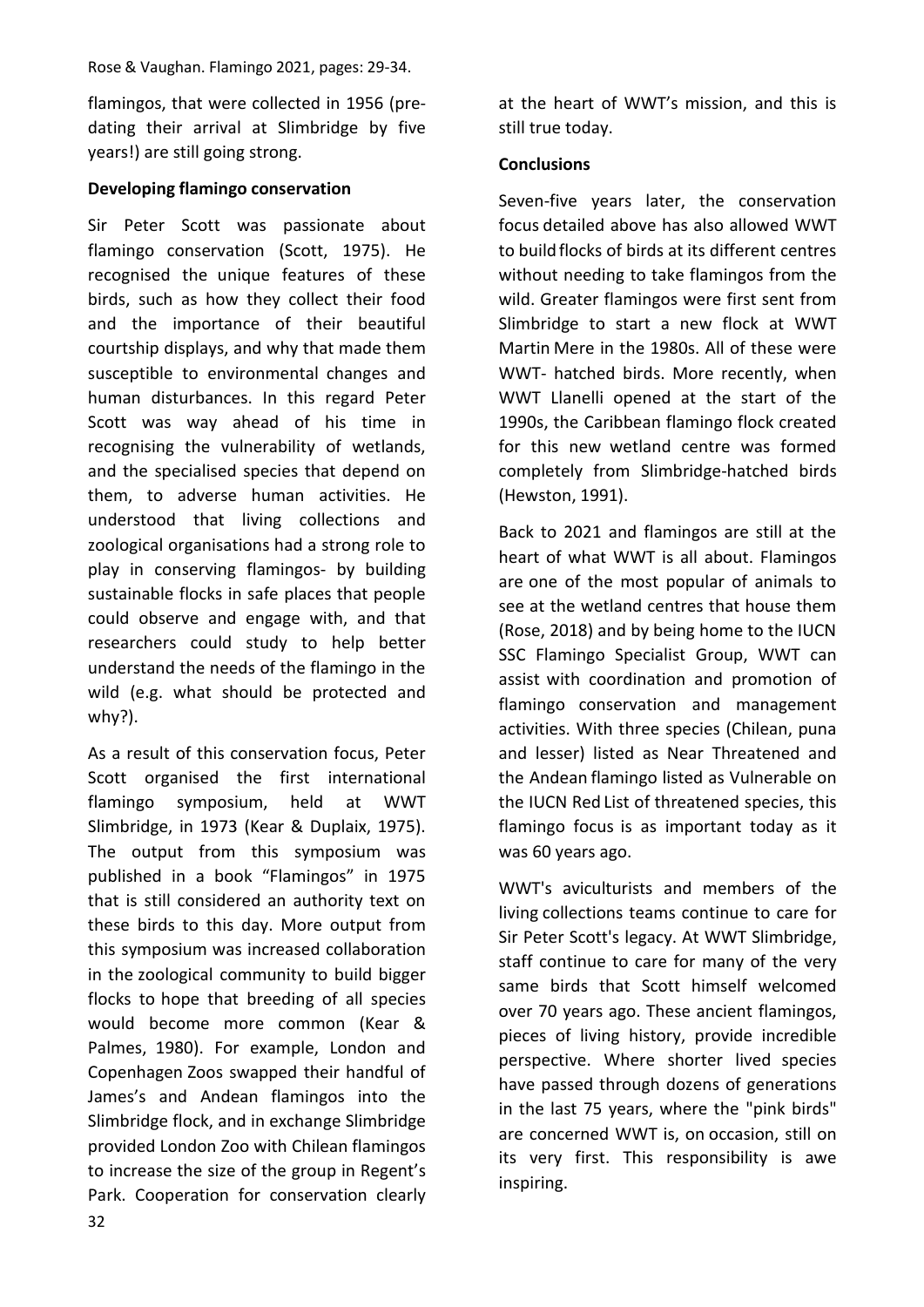Many happy returns to WWT!



*WWT's first flamingos that arrived at Slimbridge in 1961. Left: greater flamingos. Top: Chilean flamingos. Bottom: lesser flamingos. Photo credit: WWT.*



*The next arrivals in the form of Caribbean flamingos (top left) and the rare and unusual Andean (top right and bottom left) and James's (puna) flamingos (bottom right). Photo credit: WWT.*



*Documentation of head flagging in the James's (puna) flamingos at WWT Slimbridge in 1972. Managing these species in captivity allowed for observation and recording of behaviours hard to describe out in the wild. Photo taken from Kear and Duplaix (1975).*

#### **References**

Edwards, J. (2012). *London Zoo from old photographs, 1852-1914* (2nd edition). London, UK: John Edwards.

Hewston, N. (1991). Progress in aviculture by the Wildfowl and Wetlands Trust during 1990. *Wildfowl, 42*, 167-168.

Jarvis, E. D., Mirarab, S., Aberer, A. J., Li, B., Houde, P., Li, C., Ho, S. Y. W., Faircloth, B. C., Nabholz, B. & Howard, J. T. (2014). Wholegenome analyses resolve early branches in the tree of life of modern birds. *Science, 346(6215)*, 1320-1331.

Jetz, W., Thomas, G. H., Joy, J. B., Hartmann, K. & Mooers, A. O. (2012). The global diversity of birds in space and time. *Nature, 491(7424)*, 444-448.

Kear, J. & Duplaix, N. (Eds.). (1975). *Flamingos*. Berkhamsted, UK: T. & A.D. Poyser.

Kear, J. & Palmes, P. (1980). Andean and James' flamingos *Phoenicoparrus andinus* and *P. jamesi* in captivity. *International Zoo Yearbook, 20(1)*, 17-23.

Kuhl, H., Frankl-Vilches, C., Bakker, A., Mayr, G., Nikolaus, G., Boerno, S. T., Klages, S., Timmermann, B. & Gahr, M. (2021). An unbiased molecular approach using 3'-UTRs resolves the Avian Family-level Tree of Life.